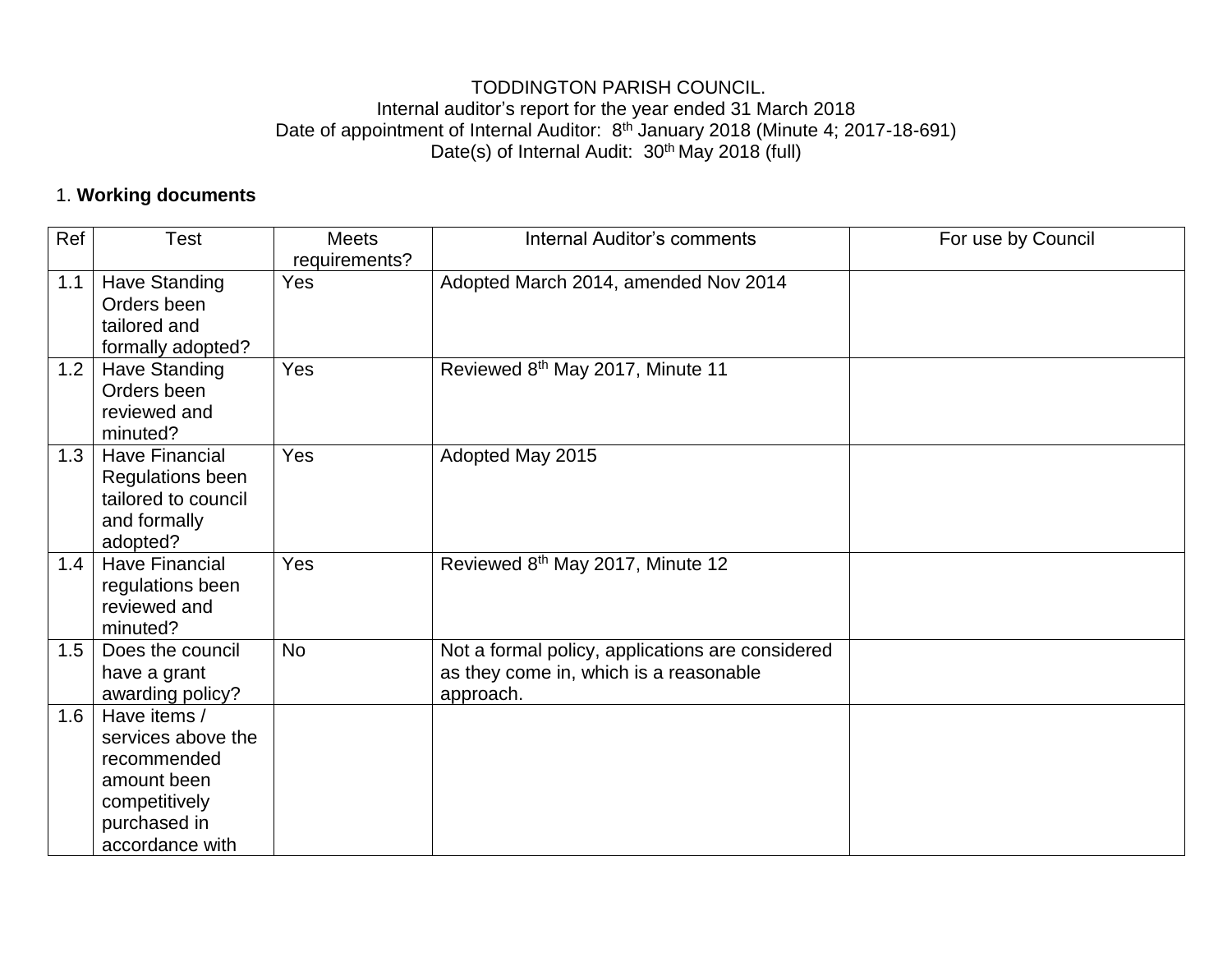|     | Financial and           |     |                                               |  |
|-----|-------------------------|-----|-----------------------------------------------|--|
|     | Procurement             |     |                                               |  |
|     | Regulations?            |     |                                               |  |
|     | (LARGE                  |     |                                               |  |
|     | <b>COUNCILS)</b>        |     |                                               |  |
| 1.7 | Evidence that           | Yes |                                               |  |
|     | council maintains       |     |                                               |  |
|     | an adequate &           |     |                                               |  |
|     | effective system of     |     |                                               |  |
|     | internal control,       |     |                                               |  |
|     |                         |     |                                               |  |
|     | including risk          |     |                                               |  |
|     | management and          |     |                                               |  |
|     | that it is reviewed     |     |                                               |  |
|     | by full council         |     |                                               |  |
|     | annually?               |     |                                               |  |
|     |                         |     |                                               |  |
| 1.8 | Public land and         | Yes |                                               |  |
|     | building assets         |     |                                               |  |
| 1.9 | Code of conduct         | Yes | Adopted September 2012, reviewed at Minute 7, |  |
|     | adopted by              |     | 8 <sup>th</sup> May 2017                      |  |
|     | resolution of full      |     |                                               |  |
|     | council?                |     |                                               |  |
| 2.  | <b>ADMIN</b>            |     |                                               |  |
| 2.1 | Has the General         | Yes | Minute 7, 8 <sup>th</sup> May 2017            |  |
|     | Power of                |     |                                               |  |
|     | Competence been         |     |                                               |  |
|     | adopted? Eg a           |     |                                               |  |
|     | minute reference        |     |                                               |  |
| 2.2 | Is there a separate     | Yes |                                               |  |
|     | account for s.137       |     |                                               |  |
|     | payments?               |     |                                               |  |
| 2.3 | Councils                | N/A |                                               |  |
|     | authorisation of        |     |                                               |  |
|     | Direct Debit list and   |     |                                               |  |
|     | <b>Standing Orders.</b> |     |                                               |  |
| 2.4 |                         | Yes |                                               |  |
|     | Was the precept         |     | Minute 8, 9/1/17                              |  |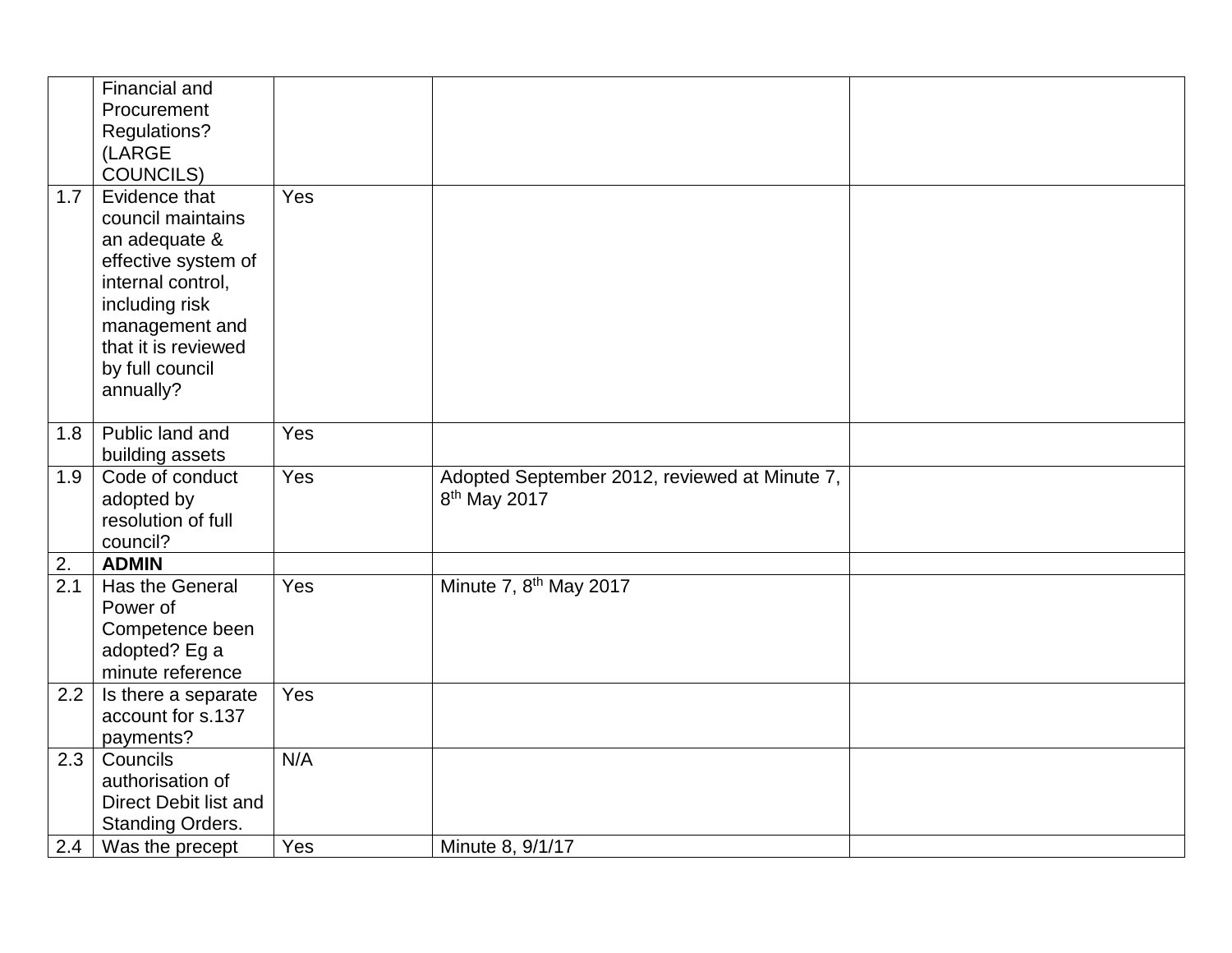|     | demand properly<br>minuted?                |     |  |
|-----|--------------------------------------------|-----|--|
| 2.5 | Was Petty Cash<br>expenditure<br>approved? | N/A |  |

| Ref              | <b>Test</b>                                                           | <b>Meets</b><br>requirements? | <b>Internal Auditor's comments</b>                                                                         | For use by Council |
|------------------|-----------------------------------------------------------------------|-------------------------------|------------------------------------------------------------------------------------------------------------|--------------------|
| 2.6              | Cash                                                                  | Yes                           |                                                                                                            |                    |
| 2.7              | Is all expenditure<br>supported by VAT<br>invoices, if<br>applicable? | Yes                           |                                                                                                            |                    |
| 2.8              | VAT - recorded and<br>paid / reclaimed<br>properly?                   | <b>Yes</b>                    |                                                                                                            |                    |
| 2.9              | Loans                                                                 | Yes                           | PWLB - paid twice per year                                                                                 |                    |
| 3.               | <b>RISK</b><br><b>MANAGEMENT</b>                                      |                               |                                                                                                            |                    |
| 3.1              | Insurance                                                             | Yes                           | Overinsured in 2017-18, but renewal is due<br>soon and Clerk has revised schedule and is<br>getting quotes |                    |
| 3.2              | Insurance - evidence<br>of review of cover                            | Yes                           |                                                                                                            |                    |
| 3.3 <sub>2</sub> | Copy of Risk<br>Management policy /<br>statement seen?                | Yes                           |                                                                                                            |                    |
| 3.4              | Asset register seen<br>and up to date?                                | Yes                           |                                                                                                            |                    |
| 3.5              | Evidence that assets<br>have been inspected                           | Yes                           | Policy in place and formal reports made to<br>Council twice in 2017-18, very good check list.              |                    |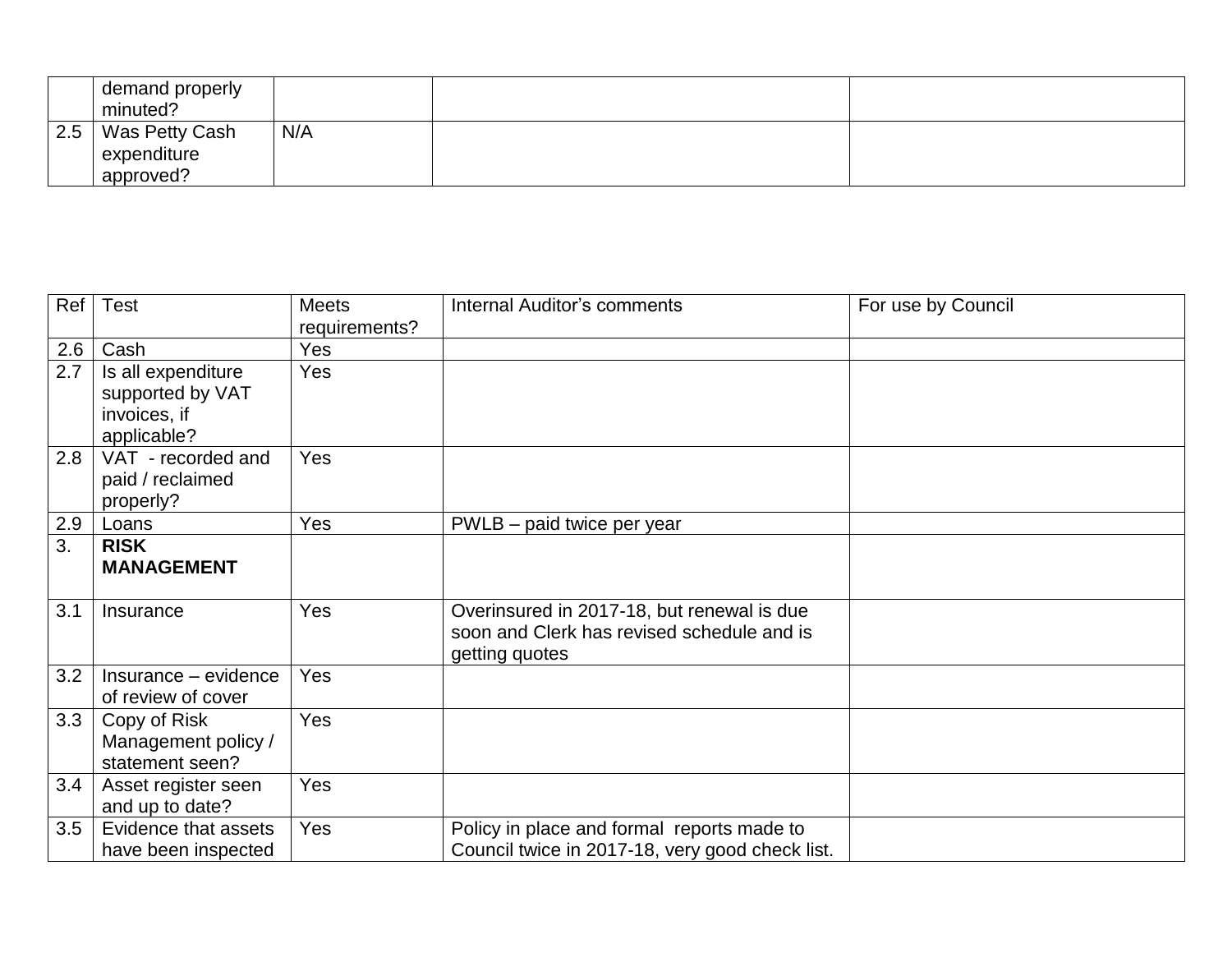|     | for risk                                                                                      |            | Could make "Reports on condition of street<br>furniture and War Memorial" a standing<br>agenda item to make sure this is not<br>overlooked. Council may wish to take specialist<br>advice on inspection of War Memorial and best<br>practice for maintenance. |  |
|-----|-----------------------------------------------------------------------------------------------|------------|---------------------------------------------------------------------------------------------------------------------------------------------------------------------------------------------------------------------------------------------------------------|--|
| 3.6 | Review of<br>investments,<br>including bank<br>accounts                                       | <b>No</b>  | Low risk investments.                                                                                                                                                                                                                                         |  |
| 3.7 | Is 'two councillor<br>signatures' rule<br>applied to payments<br>made by internet<br>banking? | N/A        |                                                                                                                                                                                                                                                               |  |
| 3.8 | If credit / debit /<br>prepaid cards in use,<br>are proper<br>procedures in place?            | N/A        |                                                                                                                                                                                                                                                               |  |
| 3.9 | Electronic and<br>physical records<br>backed up                                               | <b>YES</b> |                                                                                                                                                                                                                                                               |  |

### 4. Budgetary controls

| Ref | Test                | <b>Meets</b>  | Internal Auditor's comments                        | For use by Council |
|-----|---------------------|---------------|----------------------------------------------------|--------------------|
|     |                     | requirements? |                                                    |                    |
| 4.1 | Was a budget        | Yes           |                                                    |                    |
|     | adopted and         |               |                                                    |                    |
|     | minuted?            |               |                                                    |                    |
| 4.2 | Were the objectives | Yes           | Reserves are low, £4,000 approx at year end.       |                    |
|     | of the reserves     |               | The Council may wish to consider increasing the    |                    |
|     | identified?         |               | Precept to build up reserves (rule of thumb is     |                    |
|     |                     |               | that reserves should be no less than 1 x           |                    |
|     |                     |               | Precept), especially in view of likely development |                    |
|     |                     |               | in the Parish and possibility of undertaking a     |                    |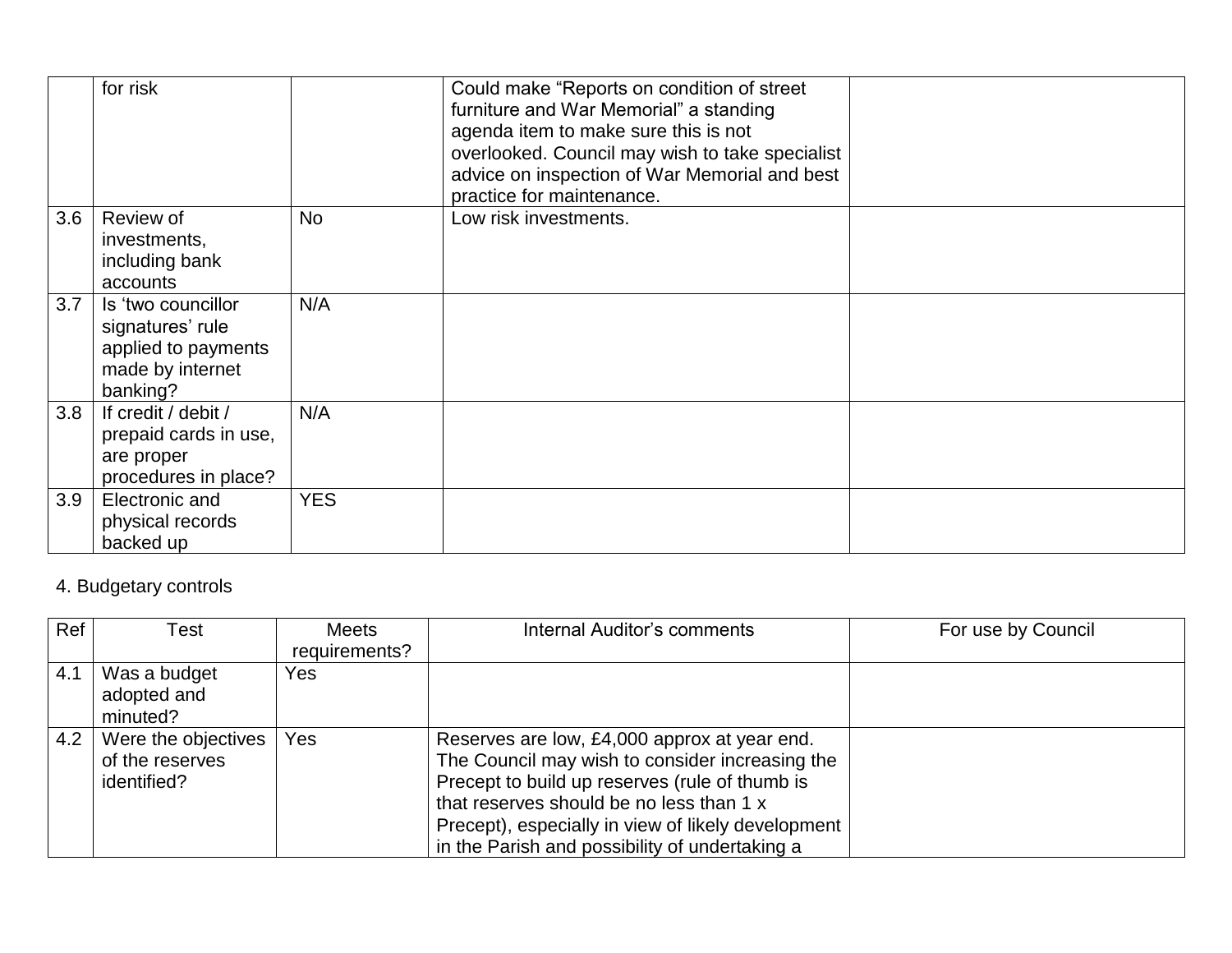|     |                                                                                                                                                   |     | Neighbourhood Plan |  |
|-----|---------------------------------------------------------------------------------------------------------------------------------------------------|-----|--------------------|--|
| 4.3 | Did the council<br>regularly compare<br>the actual income<br>and expenditure to<br>the budget? As<br>detailed in the<br>financial<br>regulations. | Yes |                    |  |
| 4.4 | Are any significant<br>unexplained<br>variances from<br>budget minuted?                                                                           | N/A |                    |  |

# 5. Payroll

| Ref | <b>Test</b>                                                                                                                                            | <b>Meets</b><br>requirements? | <b>Internal Auditor's comments</b> | For use by Council |
|-----|--------------------------------------------------------------------------------------------------------------------------------------------------------|-------------------------------|------------------------------------|--------------------|
| 5.1 | Do all staff have a<br>contract of<br>employment?                                                                                                      | Yes                           |                                    |                    |
| 5.2 | Do salaries paid<br>agree with those<br>approved by<br>Council?                                                                                        | Not checked                   |                                    |                    |
| 5.3 | Has the Council<br>registered as an<br>employer with<br>HMRC and have<br>PAYE / NIC been<br>properly dealt with<br>(including year-end<br>procedures)? | Yes                           | <b>PATA</b>                        |                    |
| 5.4 | Minimum wage<br>paid?                                                                                                                                  | Yes                           |                                    |                    |
| 5.5 | Are Councillor's                                                                                                                                       | N/A                           |                                    |                    |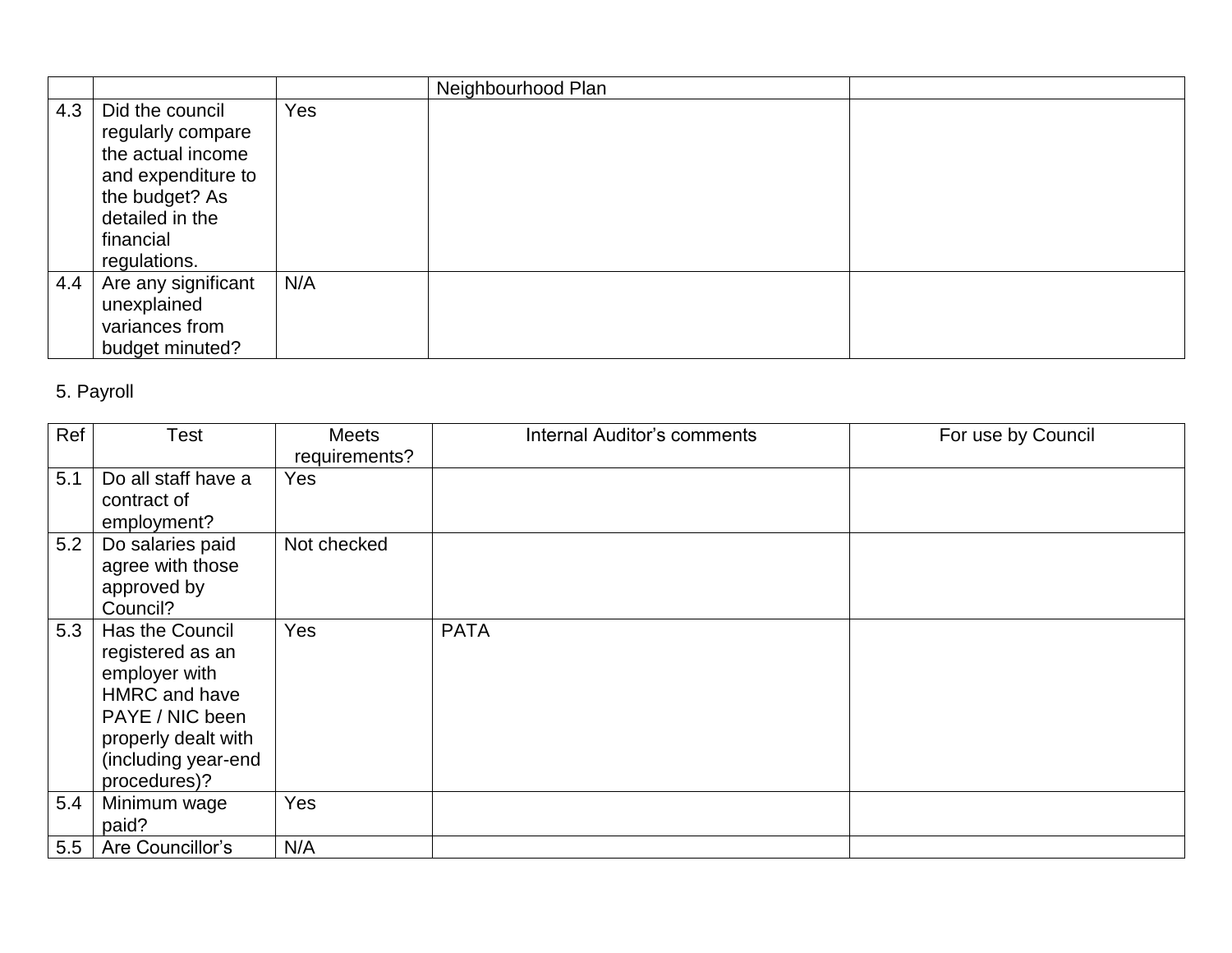|     | allowances and<br>expenses properly<br>authorised &<br>controlled (LARGE<br><b>COUNCILS)</b> |     |                                    |  |
|-----|----------------------------------------------------------------------------------------------|-----|------------------------------------|--|
| 5.6 | Pension provision $-$<br>an audit trail                                                      | Yes | Registered with Pension Regulator, |  |

# 6. Year-end procedures

| Ref | <b>Test</b>                                                                                                                                                          | <b>Meets</b><br>requirements? | Internal Auditor's comments                                                                                                                                 | For use by Council |
|-----|----------------------------------------------------------------------------------------------------------------------------------------------------------------------|-------------------------------|-------------------------------------------------------------------------------------------------------------------------------------------------------------|--------------------|
| 6.1 | <b>Bank reconciliation:</b><br>- (a) Original bank<br>statement(s) seen?<br>$-(b)$ RFO's<br>reconciliation?                                                          | <b>Yes</b>                    |                                                                                                                                                             |                    |
| 6.2 | Where appropriate,<br>debtors and<br>creditors properly<br>recorded? (LARGE<br>ONLY)                                                                                 |                               |                                                                                                                                                             |                    |
| 6.3 | Council as a whole<br>to consider the year-<br>end accounts                                                                                                          | Yes                           | Reports to Council show income/expenditure<br>over year to date, not financial year. This is<br>unusual but I understand this is what the<br>Council wants. |                    |
| 6.4 | <b>Annual Governance</b><br>Statement, section 1<br>of Annual Return,<br>approved by whole<br>council and<br>published on<br>website (mandatory<br>for councils with | <b>Yes</b>                    |                                                                                                                                                             |                    |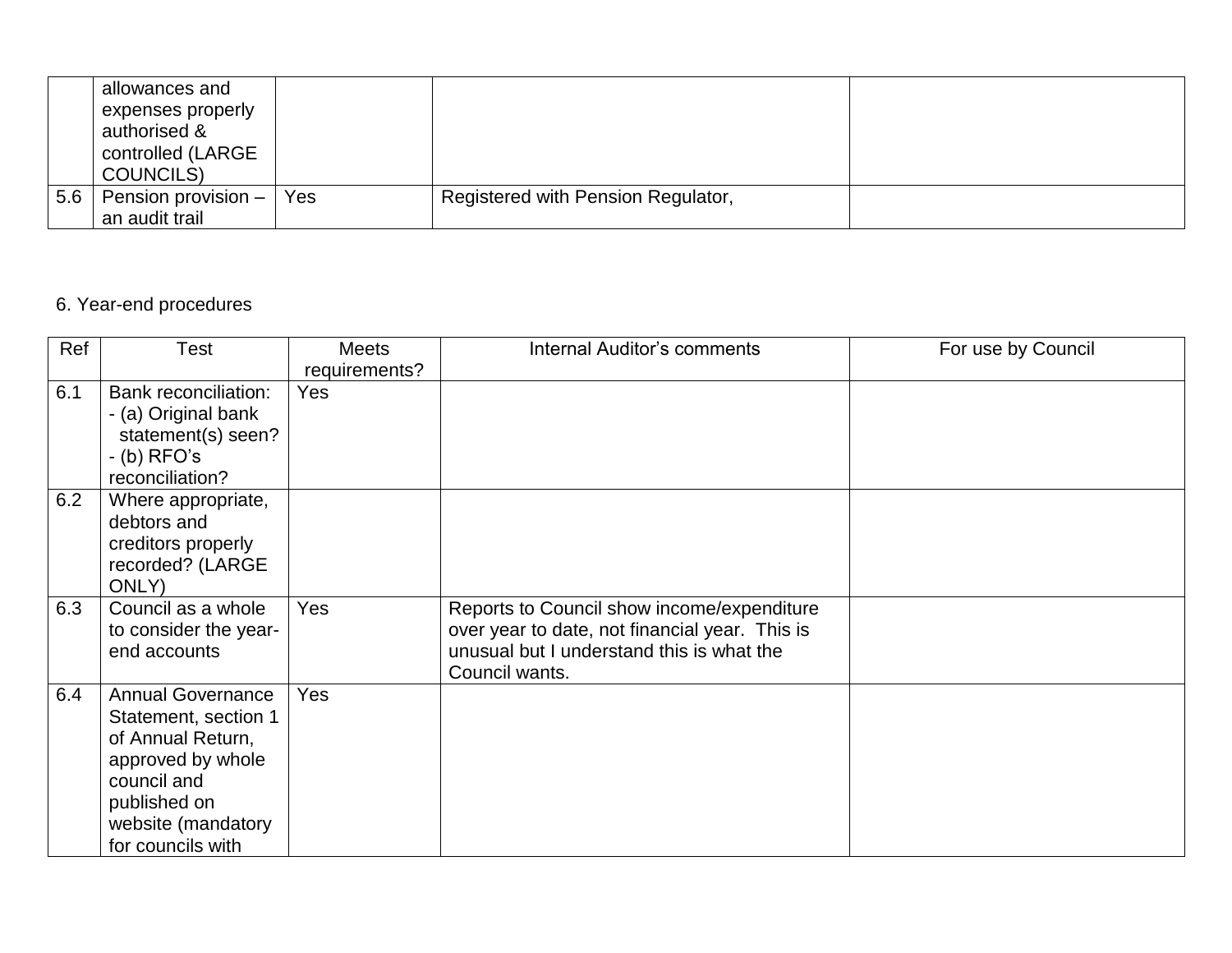|     | turnover under<br>£25,000)                                                                                                                                                         |            |                                                                                                                                                                                                       |  |
|-----|------------------------------------------------------------------------------------------------------------------------------------------------------------------------------------|------------|-------------------------------------------------------------------------------------------------------------------------------------------------------------------------------------------------------|--|
| 6.5 | Annual Statement of<br>Accounts, section 2<br>of Annual Return,<br>approved by whole<br>council                                                                                    | Yes        |                                                                                                                                                                                                       |  |
| 6.6 | Previous internal<br>audit - action taken<br>where<br>recommended?<br>Internal Audit page<br>published on<br>website (mandatory<br>for councils with<br>turnover under<br>£25,000) | <b>Yes</b> | Well done for addressing matters raised by<br>previous internal audit.                                                                                                                                |  |
| 6.7 | Previous external<br>audit - action taken<br>where<br>recommended?                                                                                                                 | N/A        | Receipt of conclusion of audit notice is<br>minuted, but results of external audit not<br>minuted (this should be minuted, even if the ext<br>auditor gives the Council a complete bill of<br>health) |  |

#### 7. Other matters

| Ref | est                                         | Meets<br>requirements? | Internal Auditor's comments | For use by Council |
|-----|---------------------------------------------|------------------------|-----------------------------|--------------------|
|     | Registered with<br>ICO?                     | Yes                    | Renewed 13th March 2018     |                    |
|     | Is the Council a<br><b>Managing Trustee</b> | <b>No</b>              |                             |                    |

| 8   | <b>PROCEDURES</b> |     |
|-----|-------------------|-----|
| 8.1 | <b>Minutes</b>    | Yes |
|     | declarations of   |     |
|     | interest          |     |